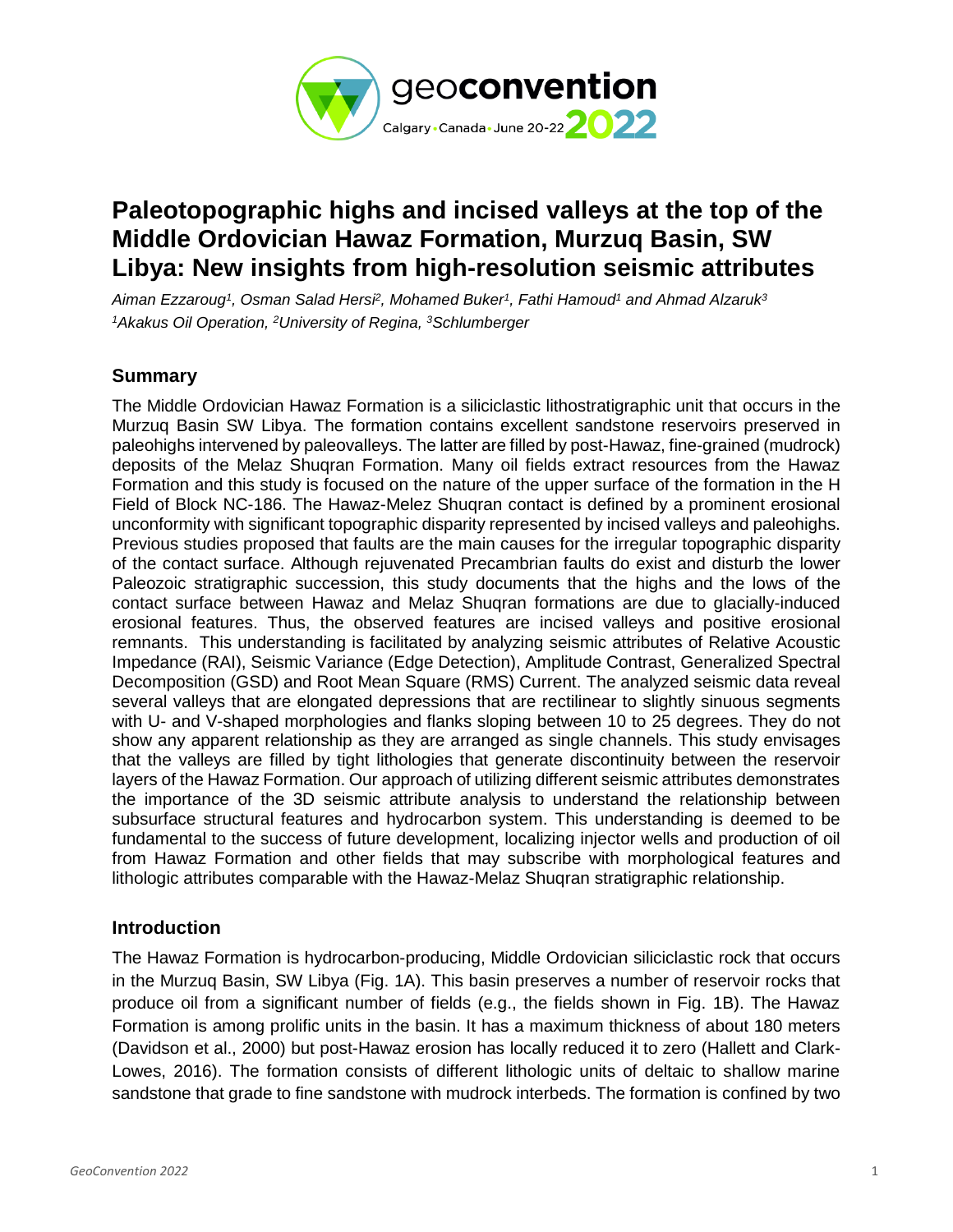

prominent unconformities with the underlying Cambrian sandstones of the Hasawnah Formation and overlying shales of the Melaz Shuqran Formation. The latter is unconformably overlain by glacio-fluvial to glacio-marine succession (Fig. 2). Late Ordovician Mamuniyat Formation lies unconformably over the Melaz Shuqran Formation. The Hawaz Formation is well-preserved in the H Field located in NC-186 Block (Fig. 1B). The H Field is located in the typical Hawaz Paleo-high structure with northwest-south east trend direction tilted gently to the south with a Four-way dip closure. The formation is lithostratigraphically divided to seven units (H1 to H7, from top to bottom). The upper H1 to H3 layers are very tight whereas the underlying H4 to H6 constitute porous sandstones that form the main pay zones of the formation. The clean reservoir intervals can be easily recognized and correlated from one well to another (Fig. 3). The lowest unit (H7) is tight and not considered as a reservoir. The reservoir units are laterally discontinuous (from one field to the next) and are commonly intervened by tight mudrocks of the Melaz Shuqran Formation. More thorough analysis on the lateral and vertical distributions of the reservoir and non-reservoir units is paramount for more rigorous exploitation of the oil in place.



Fig. 1A – Location of the Murzuq Basin and approximate location of the block (NC-186) where H Field is located. 1B- Oil fields in the two blocks of NC-115 and NC-186. The asterisk shows the location of the H Field.

# **The Top-Hawaz Formation erosional unconformity**

The upper boundary of the Hawaz Formation is irregular with significant topographic variations defined by deep depressions that intervene between positive structures. The depressions are filled by the shale-dominated facies of the Melaz Shuqran Formation. The latter forms lateral permeability barrier which hinders potential lateral migration of the oil across the Hawaz reservoirs. Thus, the reservoirs are compartmentalized by the depression-filling Melaz Shuqran tight rocks. The irregular geomorphologic pattern of the upper unconformable surface of the Hawaz Formation has been interpreted as the result of tectonic disturbance that generated horsts and grabens (Castro et al., 2009), apparently comparable to basin-and-ridge topography. Unlike these previous endeavors, we recognize that the irregular unconformable surface of the Hawaz Formation resulted from deep differential erosional activities incurred by the Late Ordovician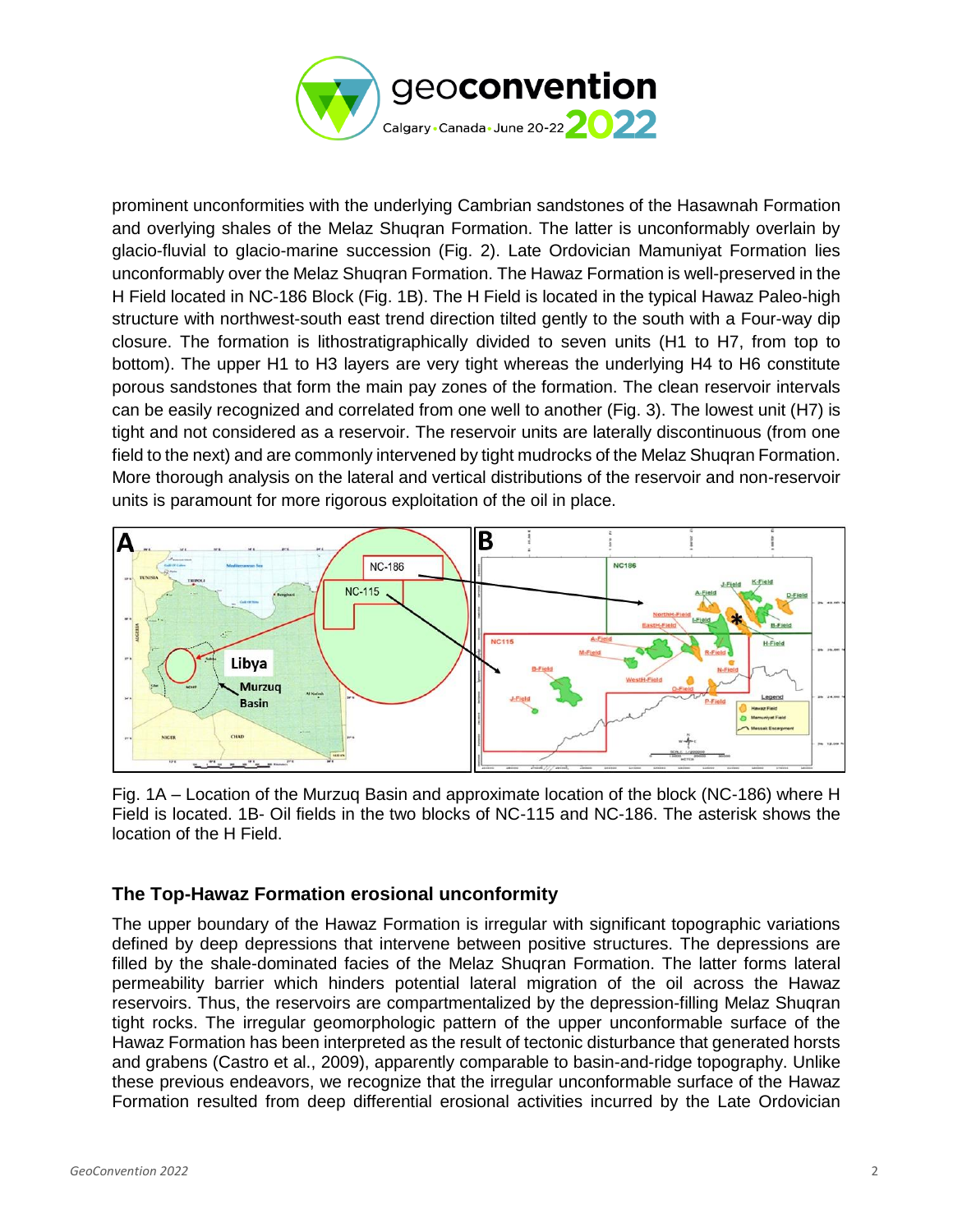

glaciation. High resolution seismic attributes furnish new insights on the top-Hawaz erosional surface. It is the purpose of this study to analyze the seismic data and document the nature and causes of the irregular paleo-topographic surface at the top of the Hawaz Formation. We also provide the potential implication of our findings for the success of hydrocarbon production.



Fig. 2 (left) Generalized Precambrian to Silurian stratigraphy of the Murzuq Basin. The Hawaz Formation is Middle Ordovician stratigraphic unit confined by two erosional unconformities (redrawn from Davidson et al., 2000).

Fig.3 (right) Stratigraphic log of the Hawaz Formation from the type locality (Gargaf type section) and gamma ray logs from three wells. The different lithologic units are correlated and the prominent reservoir units (R) are shown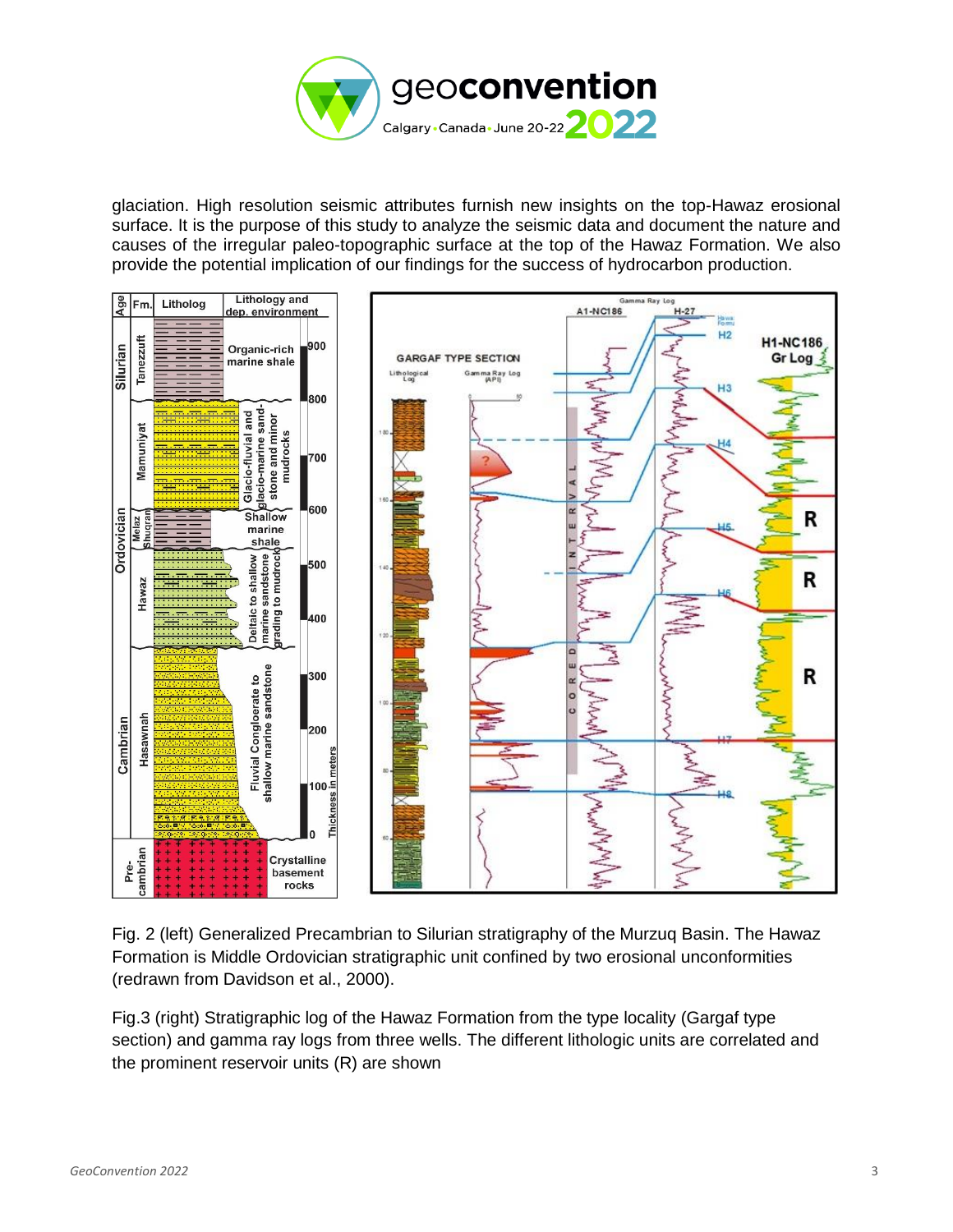

# **Seismic attributes for paleotopographic and stratigraphic characterization**

This study utilizes 3D Seismic poststack volume which has good coverage on the reservoir area and is also sensitive to ascertain lithofacies spatial distribution over the area of study (Pigott et al., 2013; Barnes, 2016). Thus, we employ Seismic attributes to characterize the reservoir. It is deemed that usage of the seismic attributes in the H field study can assist extraction of more information from conventional seismic data that can support the paleotopographic and paleoenvironmental interpretations. The analyzed seismic data reveal several valleys that are elongated depressions. These valleys rectilinear to slightly sinuous segments (Fig. 4A) with Uand V-shaped morphologies (Fig. 4B) and flanks sloping between 10 and 25 degrees. They do not show any apparent relationship as they are arranged as single channels. The seismic attributes used for the morphological expression of the top-Hawaz unconformity and for the lithological discrimination among different rock unis include Relative Acoustic Impedance (RAI), Variance (Edge Detection), Amplitude Contrast, Spectral Decomposition and Root Mean Square (RMS) Current (Koson et al., 2014; Torrado et al., 2013). These attributes allowed detection of the paleohighs and valleys that define the top of the Hawaz Formation, as well as the different lithologic properties of the valley-filling non-reservoir units from the sandstone reservoirs of the Hawaz Formation. Spectral decomposition attribute was used to determine the thickness (depth) of the valley-filling glacial Sediments by using frequencies from 10 Hz to 70 Hz. The analysis of the seismic attributes clearly display glacial tunnel valleys in the seismic horizon slice very clearly (Fig. 4C and Fig. 4D).

# **Discussion**

The valleys at the top of the Hawaz Formation are interpreted to have formed through the subglacial loading and incision of an underlying, mud-dominated, ice distal succession deposited during glacial advance. The architectural characterization of the Middle Ordovician valleys has important implications for petroleum exploration because it allows model the distribution of heterogeneities within the sand fairway. The behavior of the wells drilled near the valley indicate that these valleys are stratigraphic barrier and influence oil field production patterns. This is considered to be the reason why it was difficult to model in previous studies of reservoir simulations. This approach is significantly different from previous studies (Castro et al. 2009) that indicated a set of faults limiting the Palo-highs to the east and small slip fault located in the northern area of H field. In our study, the inferred seismic attributes support the interpretation that no faults appear at Hawaz level. This study also envisages that the valleys are filled by tight lithologies that made discontinuities between the reservoir layers of the Hawaz Formation. Our approach of utilizing different seismic attributes demonstrates the importance of the 3D seismic attribute analysis to understand the relationship between subsurface structural features and hydrocarbon system which are fundamental to the success of future development, localizing injector wells and production of oil from Hawaz Formation in Murzuq Basin, Libya.